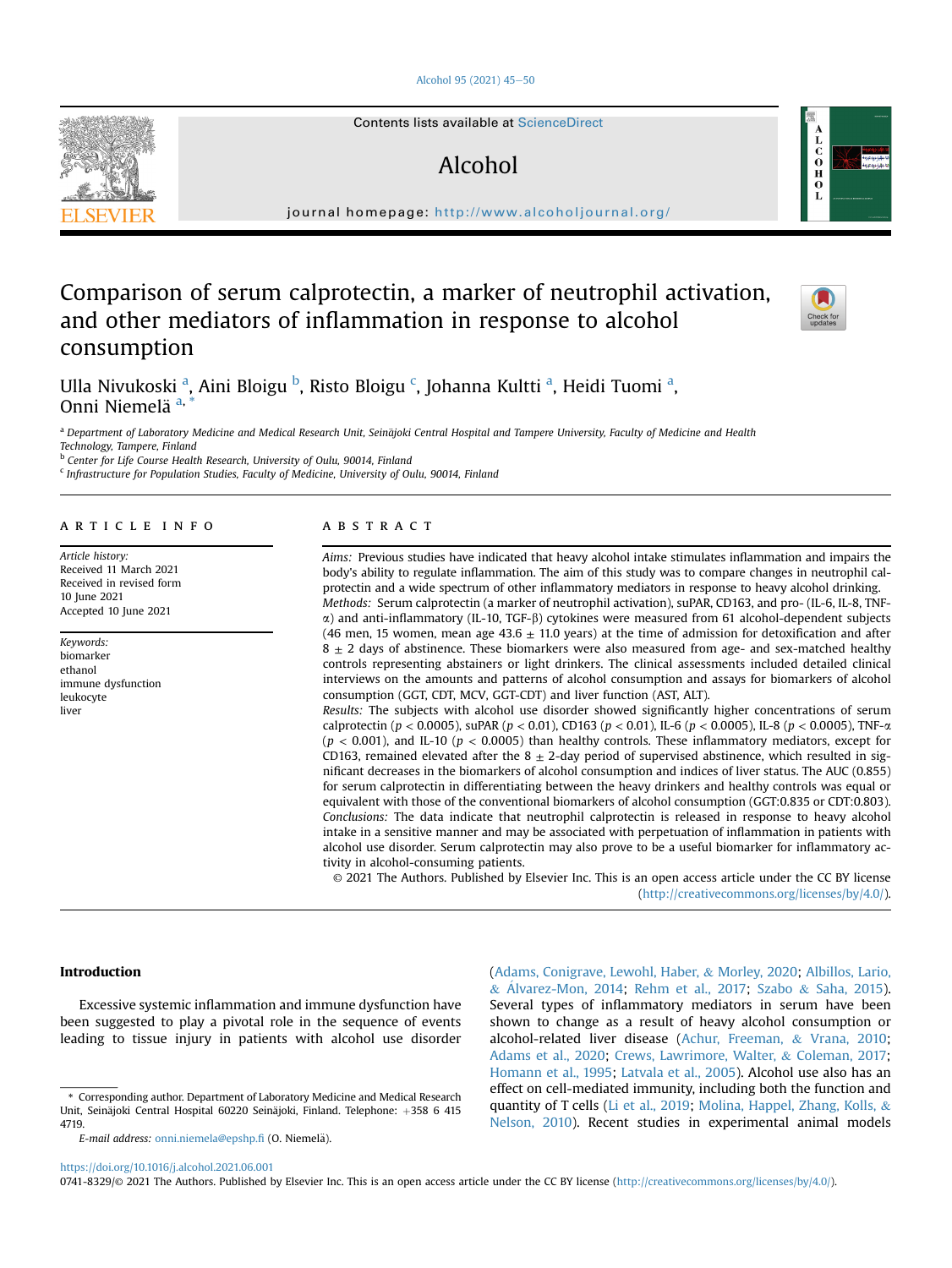| <b>Abbreviations</b> |                                                   |  |  |  |  |
|----------------------|---------------------------------------------------|--|--|--|--|
| <b>ALT</b>           | alanine aminotransferase                          |  |  |  |  |
| AST                  | aspartate aminotransferase                        |  |  |  |  |
| CD163                | a biomarker of monocyte-macrophage activation     |  |  |  |  |
| <b>CDT</b>           | carbohydrate-deficient transferrin                |  |  |  |  |
| GGT                  | gamma glutamyl transferase                        |  |  |  |  |
| Н.                   | interleukin                                       |  |  |  |  |
| suPAR                | soluble urokinase plasminogen activator receptor, |  |  |  |  |
|                      | a biomarker of immune activation                  |  |  |  |  |
| $TGF-\beta$          | transforming growth factor-beta                   |  |  |  |  |
| TNF- $\alpha$        | tumor necrosis factor-alpha                       |  |  |  |  |

have suggested that the shifts in immune mediators may occur in an alcohol-dose dependent manner [\(Sureshchandra et al., 2019](#page-5-7)).

While a wide spectrum of new and emerging serum inflammatory biomarkers have recently been made available, as yet only limited information has been available on simultaneous comparisons of responses in the mediators of inflammation following heavy alcohol intake. Calprotectin comprises approximately 45% of the protein content in the cytosol of neutrophil granulocytes and is released upon neutrophil activation [\(Holmgaard et al., 2013;](#page-5-8) [Nagareddy et al., 2013](#page-5-9); [Petersen et al., 2013](#page-5-10); [Pruenster, Vogl, Roth,](#page-5-11) & [Sperandio, 2016](#page-5-11); [Shi et al., 2021;](#page-5-12) [Vogl et al., 2007](#page-5-13)), which has been associated with both anti-infective and anti-inflammatory properties, including control of myelopoiesis, chelation of divalent cations, scavenging of reactive oxygen species, chemotaxis, and direct antimicrobial action [\(Holmgaard et al., 2013;](#page-5-8) [Nagareddy](#page-5-9) [et al., 2013](#page-5-9); [Petersen et al., 2013](#page-5-10); [Vogl et al., 2007\)](#page-5-13). In addition, soluble urokinase plasminogen activator (suPAR) and CD163 (an endocytic receptor protein for haptoglobin-hemoglobin complexes) are proteins which have recently emerged as possible prospective risk factors for adverse clinical outcomes in inflammatory conditions [\(Andersen, Eugen-Olsen, Kofoed, Iversen,](#page-4-3) & [Haugaard, 2008;](#page-4-3) [Buehler et al., 2009](#page-4-4); [Koch et al., 2011;](#page-5-14) [M](#page-5-15)ø[ller,](#page-5-15) [2012;](#page-5-15) [Thunø, Macho,](#page-5-16) & [Eugen-Olsen, 2009\)](#page-5-16). suPAR is expressed on many immunologically active cells, including monocytes, neutrophils, and activated T cells ([Andersen et al., 2008;](#page-4-3) [Koch et al.,](#page-5-14) [2011](#page-5-14); [Thun](#page-5-16)ø [et al., 2009\)](#page-5-16), whereas CD163 is found on macrophages and monocytes. Its serum levels increase in conjunction with the involvement of macrophages and free-radical induced tissue damage [\(Buehler et al., 2009;](#page-4-4) [Møller, 2012](#page-5-15)).

To gain further insight on the changes in the status of inflammation and neutrophil activation in response to heavy alcohol intake, we compared the responses in serum calprotectin with those of a wide variety of other immune mediators, including suPAR, CD163, pro- (IL-6, IL-8, TNF-a) and anti-inflammatory (IL-10, TGF-b) cytokines and conventional biomarkers of alcohol consumption and liver status from alcohol-dependent subjects at the time of admission for detoxification and after an  $8 \pm 2$  day period of supervised abstinence. For comparison, these parameters were also measured from age- and sex-matched control subjects representing apparently healthy abstainers or light drinkers.

#### Materials and methods

#### Participants

The main clinical and laboratory characteristics of the study subjects are summarized in [Table 1.](#page-1-0) The study population included 61 patients with alcohol use disorder (46 men and 15 women) with a mean age 43.6  $\pm$  11.0 years, who had been admitted for

detoxification. Blood samples were collected at the time of admission and following an  $8 \pm 2$ -day period of supervised abstinence. All subjects were devoid of clinical and laboratory records indicating significant liver disease, comorbid substance abuse, major depression, inflammatory bowel diseases, or any immunological disorders. All these subjects showed a history of heavy alcohol drinking characterized by continuous consumption or repeated inebriations, the mean recent alcohol consumption being 110 grams/day, (range  $50-520$  grams/day) from the period of one month prior to sampling. The documentation of alcohol use was based on hospital records and detailed clinical interviews using a time-line follow-back technique that recorded data from the previous one month, one week, and past days preceding admission. The mean duration of abstinence prior to the first sampling time point was  $2 \pm 2$  days. The study subjects volunteered for a follow-up with supervised abstinence during hospitalization. Blood alcohol concentrations during this period were measured by repeated analyses from breath air. The reference population consisted of apparently healthy age- and sex-matched individuals (43 men and 18 women, mean age  $45.5 \pm 13.6$  years), who were either abstainers or light drinkers, whose daily ethanol consumption had not exceeded 40 grams on any occasion. All control subjects were also devoid of a history of recent illnesses or any immunological disorders.

All subjects gave their informed consent for the study. The protocol was approved by the local ethical committee and the study was conducted according to the provisions of the Declaration of Helsinki.

## Laboratory methods

Serum was separated from blood samples by centrifugation  $(1500 \times g$  for 10 minutes) and stored at  $-70$  °C prior to the measurements of the various biomarkers. Serum calprotectin concentrations were measured using the BÜHLMANN MRP8/14 ELISA kit according to the instructions of the manufacturer (BÜHLMANN Laboratories AG; Schönenbuch, Switzerland). Serum suPAR levels were measured using the suPARnostic enzyme-linked immunosorbent assay (ELISA) kit according to the instructions of the manufacturer (Virogates; Birkerød, Denmark). The measurements of CD163 were carried out using the Quantikine human CD163 ELISA assay (R&D Systems; Abingdon Science Park, United Kingdom). The concentrations of interleukins (IL-6, IL-8, IL-10) TNF- $\alpha$ , and TGF- $\beta$  in serum were determined using Quantikine high sensitivity ELISA kits (R&D Systems; Abingdon Science Park, United Kingdom). Routine blood chemistry analyses were carried out using standard clinical chemical methods on an Abbott Architect c8000 automated clinical chemistry analyzer (Abbott Diagnostics, Abbott Laboratories; Abbott Park, Illinois, United States). Blood leukocyte counts were determined using a Sysmex XE-5000 automated Hematology Analyzer. All measurements were carried out in an SFS-EN ISO 15189:2013 accredited laboratory.

<span id="page-1-0"></span>

| а<br>н<br> |
|------------|
|------------|

Main clinical and laboratory characteristics of the study population.

|                         | Heavy drinkers       | Controls            |
|-------------------------|----------------------|---------------------|
| n                       | 61                   | 61                  |
| Sex, male/female        | 46/15                | 43/18               |
| Age, mean $\pm$ SD      | $43.6 + 11.0$        | $45.5 + 13.6$       |
| GGT (U/L), median (IQR) | 68.0 (36.5-159.5)*** | $22.0(17.0 - 34.5)$ |
| CDT (%), median (IQR)   | $2.50(2.0-4.4)$ ***  | $1.84(1.69 - 2.25)$ |
| ALT (U/L), median (IQR) | 41.0 (25.5-65.0)***  | $26.0(21.0-34.5)$   |
| AST (U/L), median (IQR) | 39.0 (28.0-64.5)***  | $25.0(21.0-29.3)$   |

ALT, alanine aminotransferase; AST, aspartate aminotransferase; CDT, carbohydrate-deficient transferrin; GGT, gamma glutamyl transferase; IQR, interquartile range; U/L, unit/liter.

\*\*\* $p < 0.001$  for comparison between the heavy drinkers and the control group.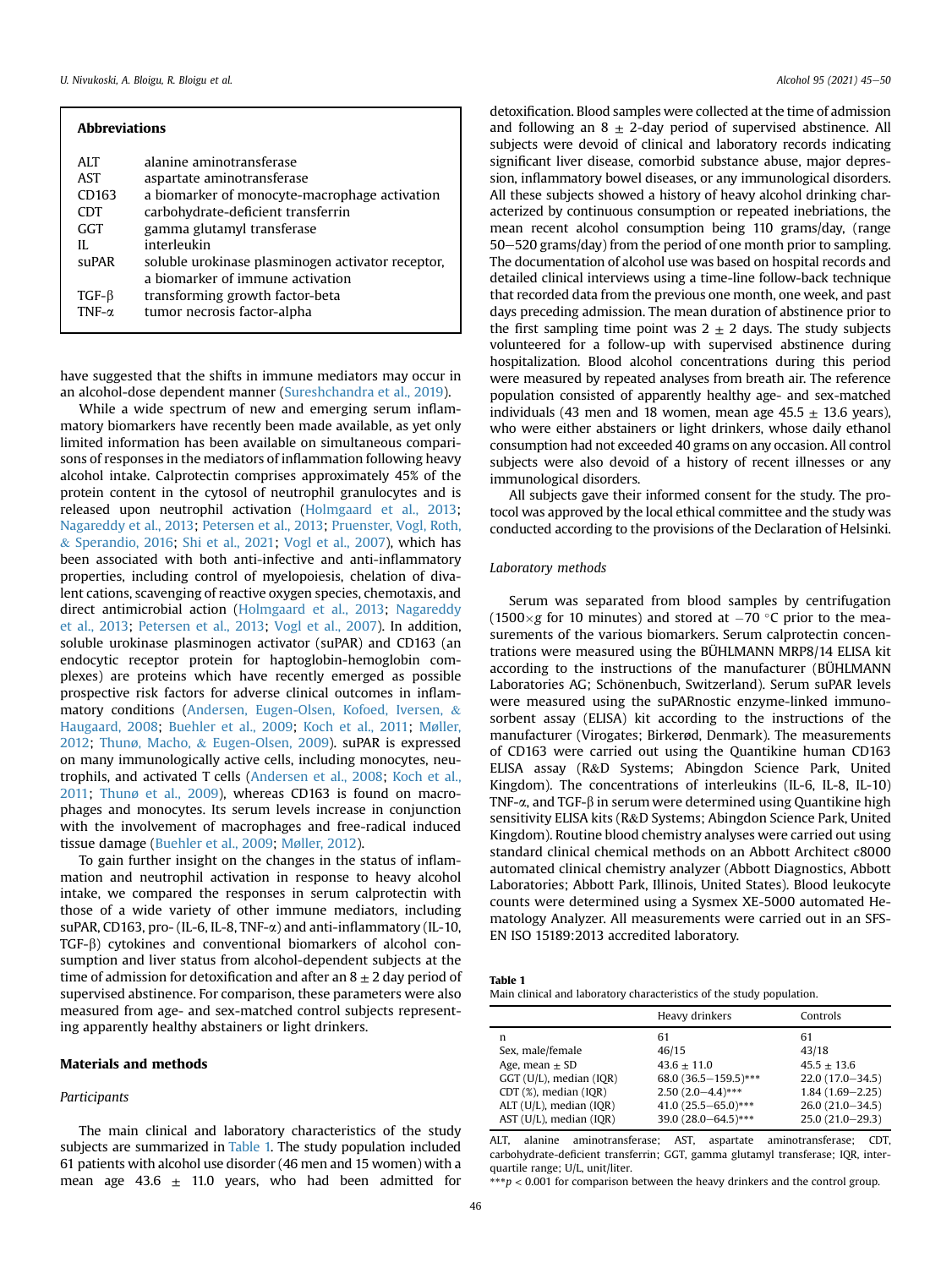#### Statistical methods

The values are reported as mean  $\pm$  standard deviation (SD) or medians and interquartile ranges, as indicated. The levels of different mediators of inflammation were compared between the study groups using the Mann-Whitney U test. The comparisons between the different time points were made using paired samples t test, except for GGT, AST, and ALT, which were analyzed using Wilcoxon Signed Ranks Test due to skewed distributions of observations in these parameters. Spearman's rank correlation coefficient  $(r<sub>s</sub>)$  was used for evaluating the correlations between the study variables. The area under the receiver operating characteristic (ROC) curve (AUC) was used to compare the predictive ability of various biomarkers in differentiating between the heavy drinkers and the control population. Positive likelihood ratio ( $LR$  $+$ ) and negative likelihood ratio ( $LR-$ ) were calculated using the formulas:  $LR$  + = sensitivity/(1-specificity) and  $LR$  –  $(1$ -sensitivity)/ specificity. A  $p$  value of <0.05 was considered statistically significant. Statistical analyses were carried out using IBM SPSS Statistics 24.0 (Armonk, New York, United States; IBM Corp.).

## Results

[Fig. 1](#page-2-0) summarizes the levels of the various biomarkers of inflammatory status in the study groups. Heavy drinkers at the time of admission for detoxification showed significantly higher median values of serum calprotectin (4.15 vs. 1.02  $\mu$ g/mL, p < 0.0005), suPAR  $(3.39 \text{ vs. } 2.56 \text{ ng/mL}, p < 0.01)$ , CD163 (756 vs. 573 ng/mL,  $p < 0.01$ ), interleukin-6 (IL-6) (3.27 vs. 1.35 pg/mL,  $p < 0.0005$ ), IL-8 (22.4 vs. 13.8 pg/mL,  $p < 0.0005$ ), TNF- $\alpha$  (1.20 vs. 0.31 pg/mL,  $p < 0.001$ ), and IL-10 (0.72 vs. 0.51 pg/mL,  $p < 0.0005$ ) than those in the healthy controls. During the follow-up with supervised abstinence there was a significant decrease in biomarkers of alcohol consumption and liver dysfunction  $-$  GGT (median decrease  $-21.0$  [IQR  $-66.0$ 

to  $-4.5$ ] U/L,  $p < 0.0005$ ), MCV (mean decrease  $-3.93$  [95% CI 5.92 to  $-1.95$ ] fL,  $p < 0.0005$ ), AST (median decrease  $-11.0$  [IQR  $-30.5$ ] to  $-4.0$ ] U/L,  $p < 0.001$ ) and ALT (median decrease  $-6.0$  [IQR  $-25.0$ to 3.0] U/L,  $p < 0.01$ ). Among the mediators of inflammation, a significant decrease only in the level of CD163 was noted (mean decrease  $-117$  [95% CI  $-205$  to  $-29.0$ ] ng/mL,  $p < 0.02$ ), whereas the levels of serum calprotectin, suPAR, IL-6, IL-8, TNF-a, and IL-10 concentrations remained significantly higher than those in the healthy controls [\(Fig. 1\)](#page-2-0).

The discriminative power and likelihood ratios of the various biomarkers in distinguishing between the heavy drinkers and the control group are summarized in [Table 2](#page-3-0). The sensitivity (62.3%) and specificity (88.5%) (AUC  $=$  0.855) of serum calprotectin in correctly classifying the heavy alcohol drinkers was markedly higher than that in the other mediators of inflammation, and interestingly, even comparable to the diagnostic accuracy of the actual biomarkers of alcohol consumption ([Table 2\)](#page-3-0).

At the time of admission, the levels of ethanol consumption from the past one month prior to blood sampling correlated significantly with serum GGT ( $r_s = 0.333$ ,  $p < 0.02$ ), GGT-CDT  $(r_s = 0.413, p < 0.01)$ , AST  $(r_s = 0.356, p < 0.01)$ , ALT  $(r_s = 0.290,$  $p < 0.05$ ), and serum ferritin ( $r_s = 0.373$ ,  $p < 0.01$ ), whereas not with the other markers. Serum calprotectin showed statistically significant correlations with blood leukocyte counts ( $r_s = 0.612$ ,  $p < 0.001$ ) and suPAR ( $r_s = 0.476$ ,  $p < 0.001$ ) levels, whereas no significant correlations were observed in comparisons with calprotectin and the other mediators of inflammation or biomarkers of alcohol consumption and liver status. In the follow-up samples, calprotectin levels correlated with blood leukocytes ( $r_s = 0.541$ ,  $p < 0.001$ ), suPAR ( $r_s = 0.377$ ,  $p < 0.01$ ), and in addition, with IL-6  $(r_s = 0.538, p < 0.001)$ , IL-8  $(r_s = 0.538, p < 0.001)$  levels.

In further analyses of the associations between the current biomarkers and blood leukocytes, a cellular biomarker of inflammation, and serum ferritin, an acute phase reactant of inflammation,

<span id="page-2-0"></span>

Fig. 1. Mediators of inflammation in alcohol-dependent subjects at the time of admission and after supervised abstinence and in healthy controls. The values are shown as medians and interquartile ranges. \*\*p < 0.01; \*\*\*p < 0.001 for comparisons between the heavy drinkers at the time of admission and healthy controls; ##p < 0.01 for comparisons with the heavy drinkers after abstinence and healthy controls. suPAR, soluble urokinase plasminogen activator receptor; CD163, a biomarker of monocyte-macrophage activation; IL, interleukin; TNF-α, tumor necrosis factor-alpha; TGF-β, transforming growth factor-beta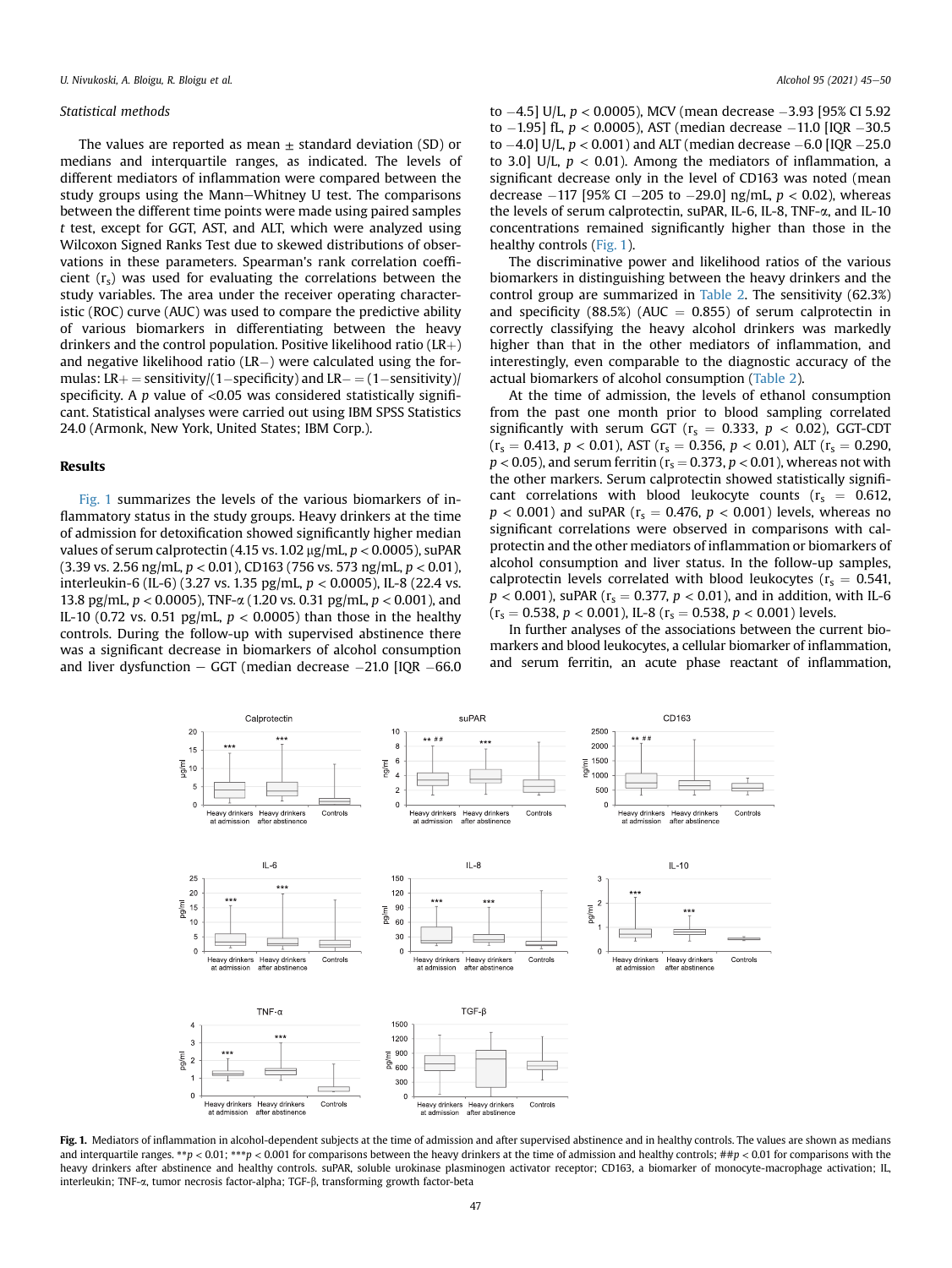#### <span id="page-3-0"></span>Table 2

Characteristics of the biomarkers in distinguishing between healthy controls and heavy drinkers.

| Biomarker     | Cut-off<br>Male/Female | Sensitivity<br>$\%$ | Specificity<br>% | <b>AUC</b> | $p^*$    | $LR+$     | $LR-$ |
|---------------|------------------------|---------------------|------------------|------------|----------|-----------|-------|
| Calprotectin  | $3.0 \mu g/mL$         | 62.3                | 88.5             | 0.855      |          | 5.4       | 0.4   |
| suPAR         | $4.0$ ng/mL            | 29.8                | 88.0             | 0.706      | < 0.05   | 2.5       | 0.8   |
| CD163         | $840$ ng/mL            | 41.5                | 96.0             | 0.720      | < 0.05   | 10.4      | 0.6   |
| $IL-6$        | 5.4 $pg/mL$            | 32.7                | 85.0             | 0.764      |          | 2.2       | 0.8   |
| $IL-8$        | $46$ pg/mL             | 27.6                | 95.1             | 0.773      |          | 5.6       | 0.8   |
| $IL-10$       | $0.6$ pg/mL            | 66.7                | 94.1             | 0.849      |          | 11.3      | 0.4   |
| $TGF-\beta$   | $890$ pg/mL            | 20.0                | 95.1             | 0.543      | < 0.0005 | 4.1       | 0.8   |
| TNF- $\alpha$ | $1.59$ pg/mL           | 15.0                | 95.7             | 0.870      |          | 3.5       | 0.9   |
| GGT           | 60/40 U/L              | 62.3                | 93.4             | 0.835      |          | 9.5       | 0.4   |
| <b>CDT</b>    | 2.5%                   | 50.0                | 91.3             | 0.803      |          | 5.8       | 0.5   |
| GGT-CDT       | 4.3/3.8                | 81.6                | 100.0            | 0.916      |          | $>20^{#}$ | 0.2   |
| <b>ALT</b>    | 50/35 U/L              | 41.0                | 85.2             | 0.676      | < 0.001  | 2.8       | 0.7   |
| <b>AST</b>    | 45/35 U/L              | 37.7                | 91.8             | 0.768      |          | 4.6       | 0.7   |

\*p values indicate the significances of differences in AUCs, as compared to serum calprotectin.

 $*$ exact LR  $+$  value cannot be determined, since specificity is 100%.

significant correlations were noted with blood leukocyte counts and suPAR ( $r_s = 0.398$ ,  $p < 0.01$ ) and IL-6 ( $r_s = 0.378$ ,  $p < 0.01$ ). Serum ferritin levels were found to correlate with suPAR ( $r_s = 0.372$ ,  $p < 0.01$ ), CD163 ( $r_s = 0.611$ ,  $p < 0.001$ ), IL-8 ( $r_s = 0.516$ ,  $p < 0.001$ ), GGT ( $r_s = 0.722$ ,  $p < 0.001$ ), GGT-CDT ( $r_s = 0.632$ ,  $p < 0.001$ ), ALT  $(r_s = 0.714, p < 0.001)$ , and AST  $(r_s = 0.745, p < 0.001)$ . Significant correlations between AST, a biomarker of liver status, and the biomarkers of immune status were noted with suPAR ( $r_s = 0.389$ ,  $p < 0.01$ ), CD163 ( $r_s = 0.683$ ,  $p < 0.001$ ), IL-6 ( $r_s = 0.299$ ,  $p < 0.05$ ), and IL-8 ( $r_s = 0.508$ ,  $p < 0.005$ ).

## **Discussion**

Our study comparing serum calprotectin, a marker of neutrophil activation, with a wide spectrum of other biomarkers of inflammation following heavy alcohol intake demonstrates distinct characteristics in the patterns of alcohol-induced changes in the immune system. The highly sensitive responses in calprotectin release indicate a potent role of heavy drinking as an inducer of neutrophil-driven inflammation, which, based on previous observations from other clinical conditions, may associate with significant inflammatory processes and the need for scavenging of reactive oxygen species [\(Holmgaard et al., 2013;](#page-5-8) [Kalla et al., 2016;](#page-5-17) [Petersen et al., 2013](#page-5-10); [Shi et al., 2021\)](#page-5-12). In accordance with the above view, recent studies from both healthy volunteers and alcoholic patients have indicated that even a single alcohol binge may have an impact on neutrophil function and may also cause an increase in acute phase protein levels in circulation [\(Bala, Marcos, Gattu,](#page-4-5) [Catalano,](#page-4-5) & [Szabo, 2014](#page-4-5); [Li et al., 2017](#page-5-18); [Stadlbauer et al., 2019\)](#page-5-19).

The data further suggest that serum calprotectin could serve as a sensitive biomarker for the inflammatory stimuli created by heavy alcohol intake. Indeed, the data indicate that with two-thirds of the heavy alcohol drinkers showing elevated serum calprotectin levels, the diagnostic accuracy of this biomarker in distinguishing between the healthy controls and heavy drinkers is comparable to that of the well-established markers of heavy alcohol intake, such as GGT or CDT. Thus, future studies appear warranted to further explore the clinical utility of serum calprotectin assays also being used in routine patient management as a possible biomarker of alcohol-induced inflammatory responses.

Previous studies have proposed that calprotectin could play a physiological role in controlling inflammation and leukocyte trafficking, which is needed to yield more coordinated and appropriate immune reactions for preventing tissue damage ([Kerkhoff, Klempt,](#page-5-20) & [Sorg, 1998](#page-5-20); [Nagareddy et al., 2013](#page-5-9); [Petersen et al., 2013](#page-5-10); [Vogl](#page-5-13) [et al., 2007\)](#page-5-13). A switch of the immune system toward either the

pro- or anti-inflammatory direction may be influenced by multiple precipitating factors, such as the prevailing metabolic status in the body and associated changes in extracellular pH [\(Nagareddy et al.,](#page-5-9) [2013\)](#page-5-9). While the present observations show simultaneous changes in multiple mediators of inflammation with both pro- and antiinflammatory characteristics, the question of whether such responses represent protective or damaging effects in alcoholexposed tissues remains, however, unclear. Parallel responses could reflect an attempt to regulate tissue damage. Recently, IL-6, which has generally been regarded as a pro-inflammatory cytokine, has also been linked with anti-inflammatory properties and induction of hepatoprotective genes [\(Kawaratani et al., 2013;](#page-5-21) [McGinnis et al., 2015;](#page-5-22) Muñoz-Cánoves, Scheele, Pedersen, & [Serrano, 2013](#page-5-23); [Tanaka](#page-5-24) & [Kishimoto, 2014](#page-5-24)). IL-6 response may also be associated with the regulation of acute phase responses and tissue regeneration (Niemelä, Kangastupa, Niemelä[, Bloigu,](#page-5-25) & [Juvonen, 2016](#page-5-25); [Tanaka](#page-5-24) & [Kishimoto, 2014\)](#page-5-24). Both IL-6 and IL-10 cytokines can stimulate the Th2 pathway, activate antiinflammatory cascades, and inhibit TNF- $\alpha$  [\(McGinnis et al., 2015;](#page-5-22) [Vidali et al., 2008\)](#page-5-26). On the other hand, we observed notable elevations in circulating levels of IL-8 and TNF-a, which are potent pro-inflammatory mediators of tissue damage and oxidative stress ([Ernandez](#page-5-27) & [Mayadas, 2009;](#page-5-27) [Neuman et al., 2001](#page-5-28); [Qazi, Tang,](#page-5-29) & [Qazi, 2011;](#page-5-29) [Vidali et al., 2008\)](#page-5-26). They also have the ability to attract neutrophils and regulate macrophage production.

Although in the present series we did not find significant correlations between the quantities of self-reported alcohol intake and the components of the immune system, it should be noted that, based on recent observations in experimental animal models, the transcriptional and functional responses of peripheral blood mononuclear cells following chronic alcohol drinking may take place in an alcohol-dose dependent manner ([Sureshchandra et al., 2019](#page-5-7)). Quantitative estimates of alcohol drinking in human studies based on self-reports are obviously vulnerable to the shortcomings of this memory-dependent channel of information and therefore, further studies are clearly warranted to examine the dose-effect relationships between alcohol intake and immune status utilizing, in addition, novel biomarkers of alcohol consumption, such as ethylglucuronide in urine, to get more precise estimates of recent drinking.

In patients with alcohol-induced liver disease, the balance between pro- and anti-inflammatory cytokines has previously been shown to be highly skewed toward overwhelming production of pro-inflammatory mediators [\(Crews et al., 2017;](#page-5-2) [Kawaratani et al.,](#page-5-21) [2013;](#page-5-21) [Latvala et al., 2005](#page-5-4)). This may be due to excessive antigen loading from ethanol metabolites, gut-derived endotoxin, and bacterial products, as well as impaired anti-inflammatory capacity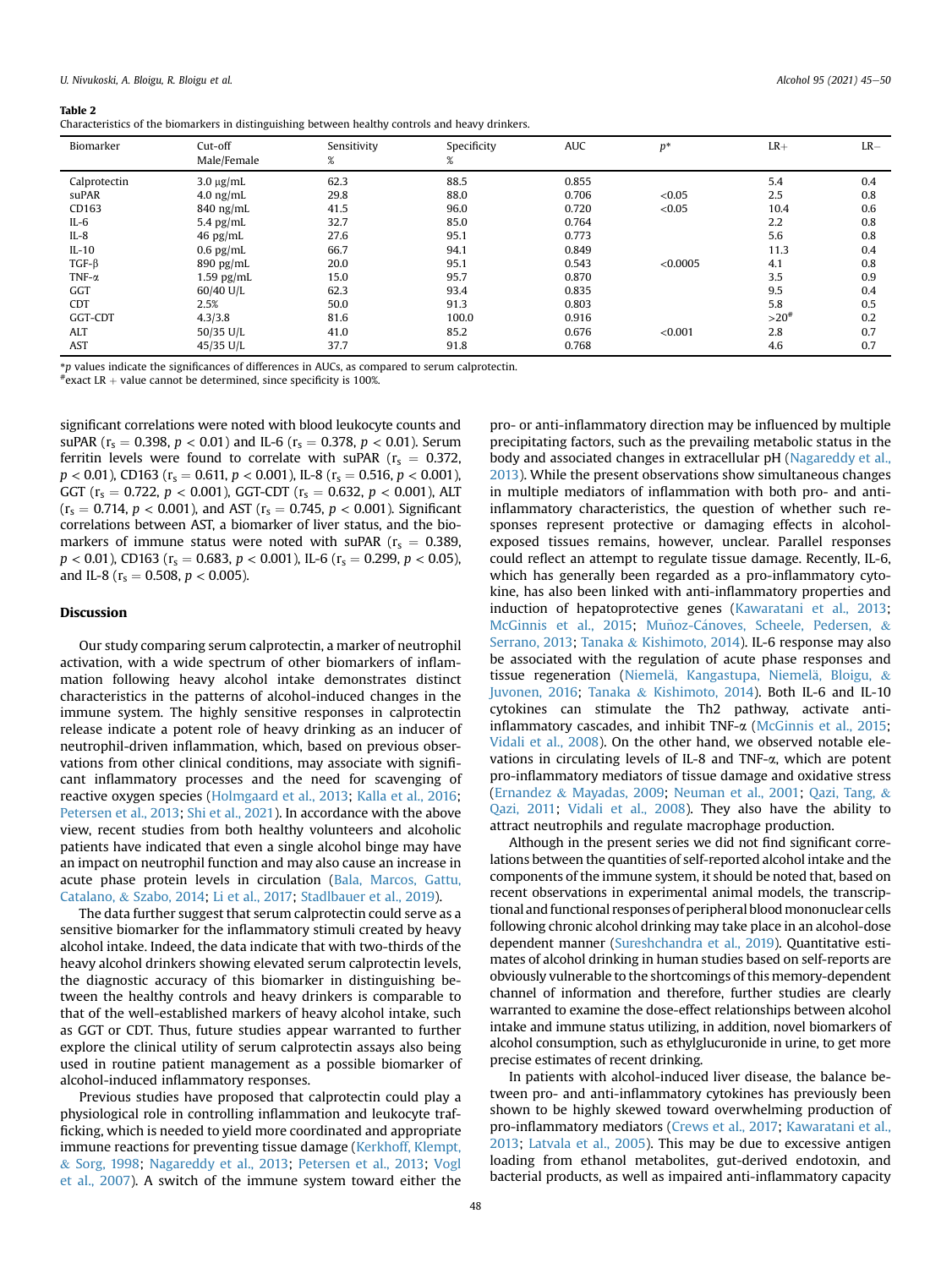([Freeman et al., 2005](#page-5-30); [Kawaratani et al., 2013](#page-5-21); [Lowe et al., 2017\)](#page-5-31). The pro-inflammatory status in such patients may further trigger the production of reactive oxygen species, oxidative stress, and release of immune mediators [\(Devries et al., 2008;](#page-5-32) [di Penta et al.,](#page-5-33) [2013;](#page-5-33) [Homann et al., 1995;](#page-5-3) [Lipscey, Hanslin, Stålberg, Smekal,](#page-5-34) & [Larsson, 2019](#page-5-34); [Vidali et al., 2008](#page-5-26)). It is also noteworthy that alcoholics with recent drinking have been shown to present with higher levels of circulating neutrophils, which coincides with increased serum liver enzyme activities, liver inflammation, and upregulation of pro-inflammatory cytokines ([Bertola, Park,](#page-4-6) & [Gao,](#page-4-6) [2013;](#page-4-6) [Cai et al., 2017](#page-4-7); [Li et al., 2017\)](#page-5-18). Based on the above observation and current observations, it appears that a coordinated balance between pro- and anti-inflammatory cascades of inflammation is of crucial importance in counteracting alcohol-induced inflammatory threat and the development of tissue damage.

Alcohol-dependent subjects also showed profound responses in suPAR and CD163, further supporting the view that heavy alcohol use readily induces disease-associated mediators of inflammation. suPAR is found on various immunologically active cells and has been previously shown to be elevated in patients with severe systemic inflammation [\(Andersen et al., 2008;](#page-4-3) [Koch et al., 2011](#page-5-14); [Thunø et al.,](#page-5-16) [2009](#page-5-16); [Tuomi et al., 2014\)](#page-5-35). This biomarker has also been proposed as a predictor of mortality in various clinical conditions, showing an association with poor disease outcomes [\(Andersen et al., 2008;](#page-4-3) [Casagranda et al., 2015;](#page-4-8) [Eugen-Olsen, 2011](#page-5-36); [Eugen-Olsen et al., 2010;](#page-5-37) [Koch et al., 2011](#page-5-14); [Rohde, Polcwiartek, Andersen, Vang,](#page-5-38) & [Nielsen,](#page-5-38) [2018](#page-5-38); [Thunø et al., 2009](#page-5-16)). CD163 is present on macrophages and circulating monocytes and has been implicated as an independent risk marker of disease progression and fibrogenesis in inflammatory diseases [\(Møller, 2012](#page-5-15); [Rødgaard-Hansen et al., 2017](#page-5-39)). It may also play a role in innate immune defense by sequestering hemoglobinbound iron and scavenging of oxidative stress-induced by-products ([Buehler et al., 2009;](#page-4-4) [de Couto et al., 2015\)](#page-4-9).

Further studies appear warranted to examine whether the use of current biomarkers of immune dysfunction could be of value in long-term follow-up of immune function and as predictors of outcome in individuals engaged in frequent episodes of heavy alcohol drinking. Most mediators of inflammation seem to remain elevated and stable at least during a relatively short period of abstinence. Previous studies have observed that clinical deterioration, which is frequently observed among alcohol-dependent patients following hospitalization and cessation of ethanol intake, may be mediated by immunological mechanisms ([Marshall,](#page-5-40) [Burnett, Zetterman,](#page-5-40) & [Sorrell, 1983\)](#page-5-40). It may be assumed that skewed balances in the ratios of pro- and anti-inflammatory cytokines correlate with unfavorable over-activation of the sympathetic nervous system, production of reactive oxygen species, and oxidative stress, which lead to immunocompromised status and induction of both local and systemic inflammation [\(Costa, Snipe,](#page-4-10) [Kitic,](#page-4-10) & [Gibson, 2017](#page-4-10); [Devries et al., 2008](#page-5-32); [di Penta et al., 2013;](#page-5-33) [Dimitrov, Hulteng,](#page-5-41) & [Hong, 2017;](#page-5-41) Niemelä et al., 2016; [Szabo](#page-5-1) & [Saha, 2015](#page-5-1)). The extent of changes in the mediators of inflammation may also be important in determining the status of individual susceptibility to coincidentally occurring pathogens. A prolonged pro-inflammatory milieu could also play a pathogenic role in the development of endotoxemia, increased gastrointestinal permeability, and increased risk of mortality in alcoholic patients with bacteremia ([Costa et al., 2017;](#page-4-10) [Huang, Chen,](#page-5-42) & [Hsu, 2020;](#page-5-42) [Linderoth, Jepsen, Schønheyder, Johnsen,](#page-5-43) & [Sørensen, 2006](#page-5-43)).

Taken together, the present data demonstrate distinct changes in the status of inflammation as a result of heavy alcohol drinking. Current data on serum calprotectin responses also suggest an important role for neutrophil function in perpetuating inflammation in patients with alcohol use disorder. Future work is required to address the hypothesis whether such changes could influence

the susceptibility of heavy alcohol users to viral and bacterial infections, sterile inflammation, or tissue damage ([Szabo](#page-5-1) & [Saha,](#page-5-1) [2015\)](#page-5-1). Additional research is also needed to address the questions of how and to what extent modifications of lifestyle and associated modulation of immune responses could help as part of therapeutic and preventive strategies in reduction of inflammation and oxidative stress status in alcohol consumers [\(Costa et al., 2017;](#page-4-10) [Devries](#page-5-32) [et al., 2008;](#page-5-32) Niemelä et al., 2016; [Oh et al., 2015](#page-5-44)).

#### Funding

This work was supported in part by Competitive State Research Financing of the Expert Responsibility area of Seinajoki Central Hospital and University of Tampere, VTR 6100/3243, the Finnish Foundation for the Promotion of Laboratory Medicine, and the Finnish Society of Clinical Chemistry.

## Authors' contributions

All authors made substantial contributions to conception and design, acquisition of data, or analysis and interpretation of data; took part in drafting the article or revising it critically for important intellectual content; gave final approval of the version to be published; and agree to be accountable for all aspects of the work.

## Declaration of competing interest

The authors have no conflicts of interest relevant to this article.

#### Acknowledgments

The expert assistance of Ms. Anni Halkola and Mrs. Taana Sandman is gratefully acknowledged.

#### References

- <span id="page-4-2"></span>Achur, R. N., Freeman, W. M., & Vrana, K. E. (2010). Circulating cytokines as biomarkers of alcohol abuse and alcoholism. Journal of Neuroimmune Pharmacology, 5(1), 83-91. <https://doi.org/10.1007/s11481-009-9185-z>
- <span id="page-4-0"></span>Adams, C., Conigrave, J. H., Lewohl, J., Haber, P., & Morley, K. C. (2020). Alcohol use disorder and circulating cytokines: A systematic review and meta-analysis. Brain, Behavior, and Immunity, 89, 501-512. <https://doi.org/10.1016/j.bbi.2020.08.002>
- <span id="page-4-1"></span>Albillos, A., Lario, M., & Álvarez-Mon, M. (2014). Cirrhosis-associated immune dysfunction: Distinctive features and clinical relevance. Journal of Hepatology, 61(6), 1385-1396. <https://doi.org/10.1016/j.jhep.2014.08.010>
- <span id="page-4-3"></span>Andersen, O., Eugen-Olsen, J., Kofoed, K., Iversen, J., & Haugaard, S. B. (2008). Soluble urokinase plasminogen activator receptor is a marker of dysmetabolism in HIV-infected patients receiving highly active antiretroviral therapy. Journal of Medical Virology, 80(2), 209-216. <https://doi.org/10.1002/jmv.21114>
- <span id="page-4-5"></span>Bala, S., Marcos, M., Gattu, A., Catalano, D., & Szabo, G. (2014). Acute binge drinking increases serum endotoxin and bacterial DNA levels in healthy individuals. PloS One, 9(5), Article e96864. <https://doi.org/10.1371/journal.pone.0096864>
- <span id="page-4-6"></span>Bertola, A., Park, O., & Gao, B. (2013). Chronic plus binge ethanol feeding synergistically induces neutrophil infiltration and liver injury: A critical role for E-
- <span id="page-4-4"></span>selectin. Hepatology, 58(5), 1814–1823. <https://doi.org/10.1002/hep.26419><br>Buehler, P. W., Abraham, B., Vallelian, F., Linnemayr, C., Pereira, C. P., Cipollo, J. F. et al. (2009). Haptoglobin preserves the CD163 hemoglobin scavenger pathway by shielding hemoglobin from peroxidative modification. Blood, 113(11), 2578–2586. <https://doi.org/10.1182/blood-2008-08-174466>
- <span id="page-4-7"></span>Cai, Y., Xu, M. J., Koritzinsky, E. H., Zhou, Z., Wang, W., Cao, H., et al. (2017). Mitochondrial DNA-enriched microparticles promote acute-on-chronic alcoholic neutrophilia and hepatotoxicity. Journal of Clinical Investigation Insight, 2(14), Article e92634. <https://doi.org/10.1172/jci.insight.92634>
- <span id="page-4-8"></span>Casagranda, I., Vendramin, C., Callegari, T., Vidali, M., Calabresi, A., Ferrandu, G., et al. (2015). Usefulness of suPAR in the risk stratification of patients with sepsis admitted to the emergency department. Internal and Emergency Medicine, 10(6), 725-730. https://doi.org/10.1007/s11739-015-1268-
- <span id="page-4-10"></span>Costa, R. J. S., Snipe, R. M. J., Kitic, C. M., & Gibson, P. R. (2017). Systematic review: Exercise-induced gastrointestinal syndrome  $-$  implications for health and intestinal disease. Alimentary Pharmacology & Therapeutics, 46(3), 246-265. <https://doi.org/10.1111/apt.14157>
- <span id="page-4-9"></span>de Couto, G., Liu, W., Tseliou, E., Sun, B., Makkar, N., Kanazawa, H., et al. (2015). Macrophages mediate cardioprotective cellular postconditioning in acute